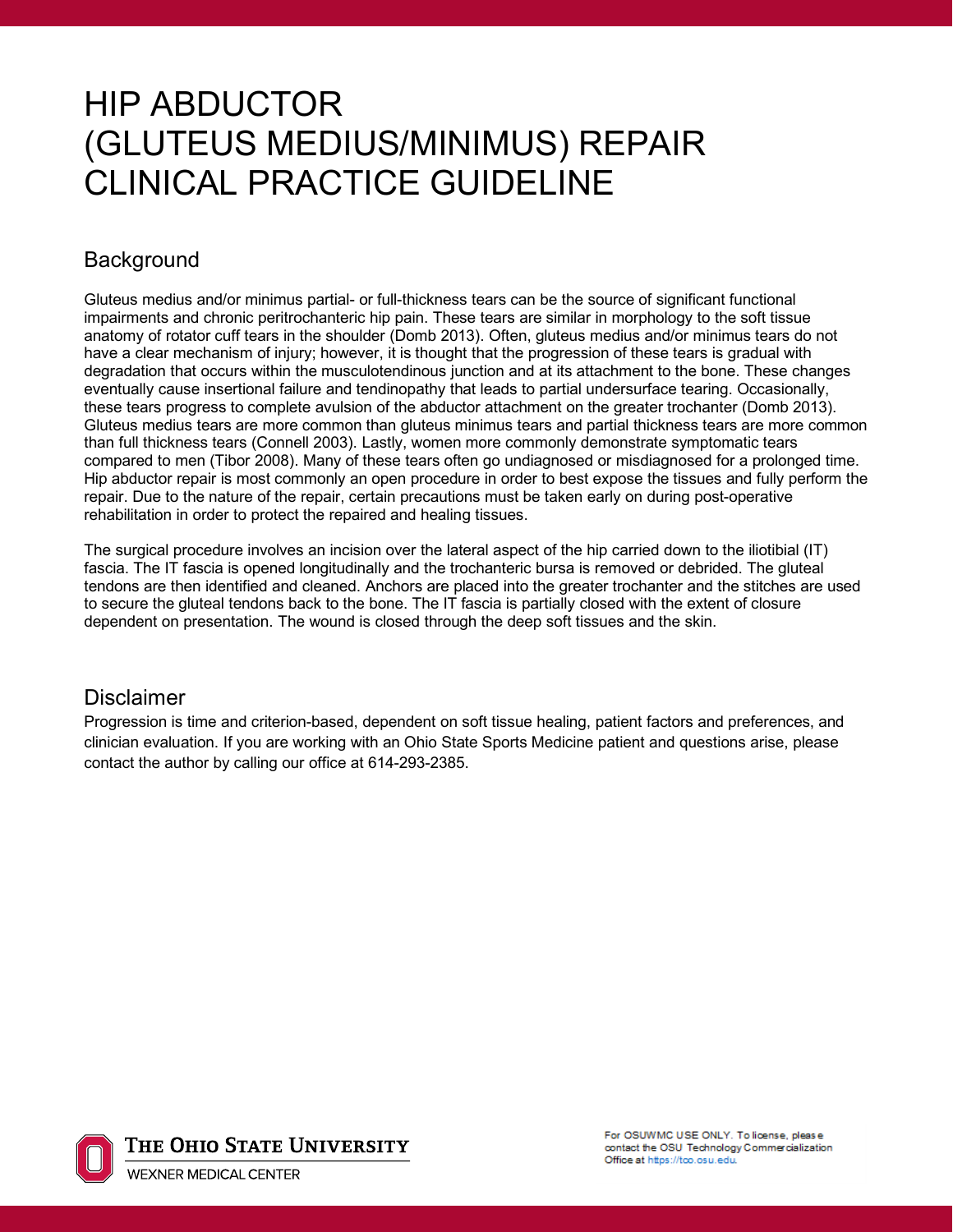### Summary of Recommendations

| <b>Precautions</b><br>(6 weeks)                            | WB restrictions: 50% WB w/ walker or crutches<br>٠<br>Hip abduction brace when OOB<br>$\bullet$<br>No flexion > 90° and no adduction past neutral/0°<br>$\bullet$<br>No active abduction AROM<br>$\bullet$                                                                                                                                                                                                                                                                                                                                                                                                                                                                                                                                                                                                                                                                                          |  |  |  |  |
|------------------------------------------------------------|-----------------------------------------------------------------------------------------------------------------------------------------------------------------------------------------------------------------------------------------------------------------------------------------------------------------------------------------------------------------------------------------------------------------------------------------------------------------------------------------------------------------------------------------------------------------------------------------------------------------------------------------------------------------------------------------------------------------------------------------------------------------------------------------------------------------------------------------------------------------------------------------------------|--|--|--|--|
| <b>Corrective</b><br><b>Interventions</b>                  | Proper activation and recruitment of all hip and core musculature without compensation<br>$\bullet$<br>required prior to initiating strengthening<br>Neuromuscular re-education for balance and correction of functional movement patterns<br>$\bullet$                                                                                                                                                                                                                                                                                                                                                                                                                                                                                                                                                                                                                                             |  |  |  |  |
| <b>ROM/Manual</b><br><b>Therapy</b>                        | <b>PROM</b> as tolerated<br>$\bullet$<br>No hip flexion $> 90^\circ$ and no adduction past neutral/0 $\degree$ (6 wks)<br>$\circ$<br>No AROM hip abduction, ER, or IR (6 wks)                                                                                                                                                                                                                                                                                                                                                                                                                                                                                                                                                                                                                                                                                                                       |  |  |  |  |
| <b>Criteria for</b><br>Progression                         | To Initiate Plyometric Program<br>Full, functional, pain-free ROM<br>> 80% quadriceps, hamstring (isokinetic testing if available), and hip (using hand-<br>held dynamometer) strength compared to uninvolved leg<br>Squat > 150% BW (barbell squat or DL leg press)<br>10 forward and lateral step downs from 8" step with proper mechanics                                                                                                                                                                                                                                                                                                                                                                                                                                                                                                                                                        |  |  |  |  |
| <b>Criteria for</b><br><b>Return to</b><br>Sport/Discharge | To Initiate Running Program<br>Physician clearance at last check-up<br>$\bullet$<br>Pass all plyometric program criteria<br>Strength: > 90% compared to uninvolved<br>$\bullet$<br>hip (using hand-held dynamometer)<br>Hop and hold with proper mechanics<br>(uninvolved $\rightarrow$ involved)<br>> 90% BW with SL leg press<br>$\bullet$<br>Ability to tolerate 200-250 plyometric<br><b>Functional Performance:</b><br>$\bullet$<br>foot contacts without reactive<br>> 90% limb symmetry with SL hop for<br>$\circ$<br>pain/effusion<br>distance, SL triple crossover hop,<br>and SL 6-meter timed hop (with<br>No gross visual asymmetry and rhythmic<br>$\bullet$<br>strike pattern with treadmill or over<br>demonstration of proper LE landing<br>mechanics)<br>ground running<br>Ability to complete sport-specific drills<br>٠<br>with correct mechanics - at maximum<br>speed w/o pain |  |  |  |  |

**Abbreviations:** AD, assistive device; ADLs, activities of daily living; AROM, active range of motion; BW, body weight; DL, double leg; LE, lower extremity; PROM, OOB, out of bed; passive range of motion; pre-op, preoperative; ROM, range of motion; SL, single leg; WB, weight bearing; wks, weeks



THE OHIO STATE UNIVERSITY

**WEXNER MEDICAL CENTER**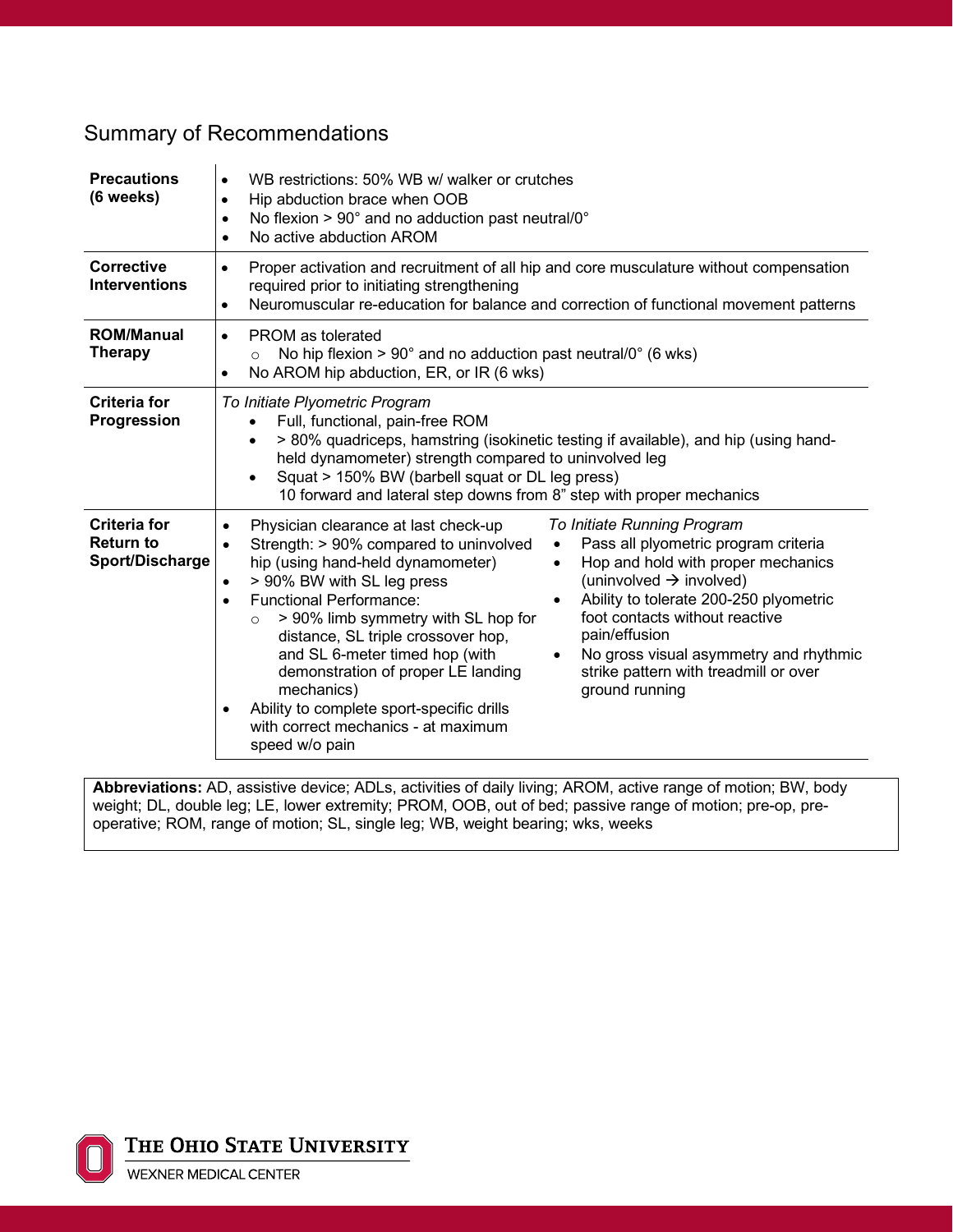# Phase I: Protection - Post-Op until D/C Assistive Device (0-6 weeks)

| <b>Goals</b>                                         | Protect healing tissues<br>٠<br>Pain and edema control<br>$\bullet$<br>Improve pain-free ROM<br>$\bullet$<br>Normalize muscle activation<br>$\bullet$                                                                                                                                                                                                                                                                                                                                                                                                                                                                                                                                                                                                   |
|------------------------------------------------------|---------------------------------------------------------------------------------------------------------------------------------------------------------------------------------------------------------------------------------------------------------------------------------------------------------------------------------------------------------------------------------------------------------------------------------------------------------------------------------------------------------------------------------------------------------------------------------------------------------------------------------------------------------------------------------------------------------------------------------------------------------|
| <b>Precautions</b>                                   | 50% weight bearing with crutches or walker for 6 wks<br>$\bullet$<br>Use hip abduction brace when OOB for 6 wks<br>$\bullet$<br>No hip flexion > 90° and no hip adduction past neutral/0°<br>$\bullet$<br>No active hip abduction, ER, or IR ROM for 6 wks<br>$\bullet$<br>Avoid sidelying position on involved side when sleeping<br>$\bullet$<br>Supine with pillows under legs or sidelying with pillow between knees decreases<br>compression on surgical side<br>Avoid sitting > 30 minutes at a time to avoid hip irritation<br>$\bullet$<br>Instruct to keep hips above knees (i.e. > 90° hip flexion)<br>$\circ$<br>See Appendix A: Lateral Hip Pain Modifications                                                                              |
| <b>ROM/Stretching</b>                                | PROM (painfree): Hip flexion, extension, abduction, prone hip IR and ER<br>$\bullet$<br>Limit hip flexion to 90 $^{\circ}$ and hip adduction to 0 $^{\circ}$ for 6 weeks<br>$\circ$<br>Stretches: prone quadriceps, supine iliopsoas (uninvolved knee to chest)<br>$\bullet$<br>Soft tissue mobilization as warranted (adductors, TFL, hip flexors, etc.)<br>$\bullet$<br>GENTLE scar mobilizations can begin after incisions closed<br>$\bullet$<br>Upright bike for ROM (raise saddle height so that hip flexion is 90° or less)<br>$\bullet$                                                                                                                                                                                                         |
| Neuromuscular<br>Control                             | This section is 1 <sup>st</sup> priority $\rightarrow$ do not progress to strengthening until pt is able to perform<br>isolated muscle activation<br>Isometrics: glute sets (prone, supine, seated) bilateral and unilateral, transverse<br>$\bullet$<br>abdominis (TA), quadriceps, hamstrings, supine hip adduction, prone TKE                                                                                                                                                                                                                                                                                                                                                                                                                        |
| <b>Suggested</b><br><b>Interventions</b>             | Early Exercises (wks 0-3):<br>LAQs, hamstring curls, TA progression in hooklying (respecting ROM precautions)<br>$\bullet$<br>Gait training with AD<br>$\bullet$<br>Isometrics (see above)<br>Advanced Exercises (wks 4-6):<br>Criteria to begin this section: minimal reactive pain and edema<br>Prone/standing hip extensions, quadruped cat/camel, quadruped weight shifts, DL<br>$\circ$<br>bridges, standing TKE<br>Gradually increase resistance on stationary bike as tolerated<br>$\circ$<br>Initiate supine hip abduction and prone ER isometrics (both in neutral) at 4 weeks<br>$\circ$<br>Begin with 50% MVC and progress as tolerated<br>Aquatic therapy can be initiated once incision is healed, and patient is cleared by MD<br>$\circ$ |
| Criteria to<br><b>Progress to</b><br><b>Phase II</b> | Normalized gait pattern with AD<br>$\bullet$<br>Minimal to no reactive pain and swelling with ADLs and PT exercises<br>$\bullet$<br>Muscle activation/isometrics normalized<br>$\bullet$                                                                                                                                                                                                                                                                                                                                                                                                                                                                                                                                                                |

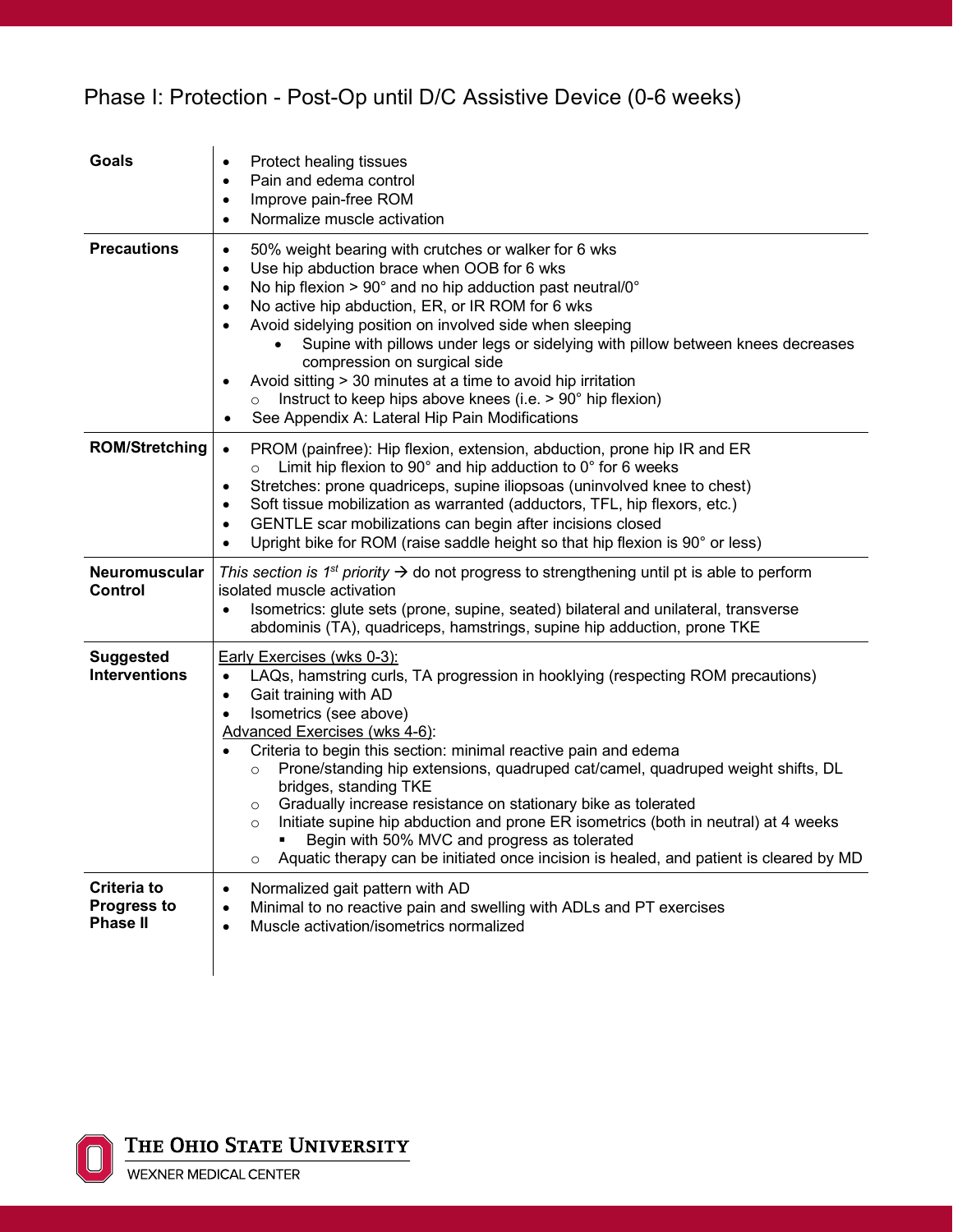# Phase II: D/C Crutches to Painfree with ADLs (6-12 Weeks)

| Goals                                                        | Progress to full PROM and AROM in all directions<br>٠<br>Progressively improve strength of the proximal hip musculature<br>$\bullet$<br>Gluteals, iliopsoas, hip rotators<br>$\circ$<br>Normalize postural/lumbopelvic control with DL and SL activities<br>٠<br>Normalize gait distances without AD<br>$\bullet$<br>Tolerate ADLs without pain or limitation<br>٠                                    |
|--------------------------------------------------------------|-------------------------------------------------------------------------------------------------------------------------------------------------------------------------------------------------------------------------------------------------------------------------------------------------------------------------------------------------------------------------------------------------------|
| <b>Precautions</b>                                           | Avoid soft tissue aggravation due to early/excessive progression of activity<br>٠<br>Soft tissue irritation suggests need for regression of activities and/or exercises<br>$\circ$<br>Avoid aggressive stretching including ITB stretches<br>٠<br>Continually assess patient's current activity level outside of PT<br>$\bullet$                                                                      |
| <b>AD Progression</b>                                        | 2 crutches or walker for 6 weeks<br>$\bullet$<br>Progressive weaning from 2 crutches/walker $\rightarrow$ cane $\rightarrow$ no AD<br>$\bullet$<br>Slow progression in the case of increased reactive pain and/or edema<br>DC AD once gait pattern is normalized                                                                                                                                      |
| <b>ROM/Stretching</b>                                        | Soft tissue and joint mobilization to achieve symmetrical PROM<br>$\bullet$<br>Upright bike, butterfly/reverse butterfly stretches<br>$\bullet$                                                                                                                                                                                                                                                       |
| <b>Suggested</b><br><b>Interventions</b>                     | DL squat, leg press, calf raises, forward/lateral step ups, 4-way hip (standing), SL<br>$\bullet$<br>balance (focus on pelvic stabilization), bridge progression, quadruped progression<br>(UE/LE lifts)<br>Hip rotation AROM (ER/IR) with involved knee on stool                                                                                                                                     |
| <b>Criteria to</b><br><b>Progress to</b><br><b>Phase III</b> | Symmetrical and pain-free hip ROM to meet the demands of patient's activities<br>$\bullet$<br>Symmetrical DL squat to 70° of knee flex<br>$\bullet$<br>Score of 0-1 performing 10 repetitions of Active Hip Abduction Test (Appendix B)<br>10 repetitions of 8" step downs with good neuromuscular control<br>$\bullet$<br>Normalized gait pattern for community distances of ambulation<br>$\bullet$ |

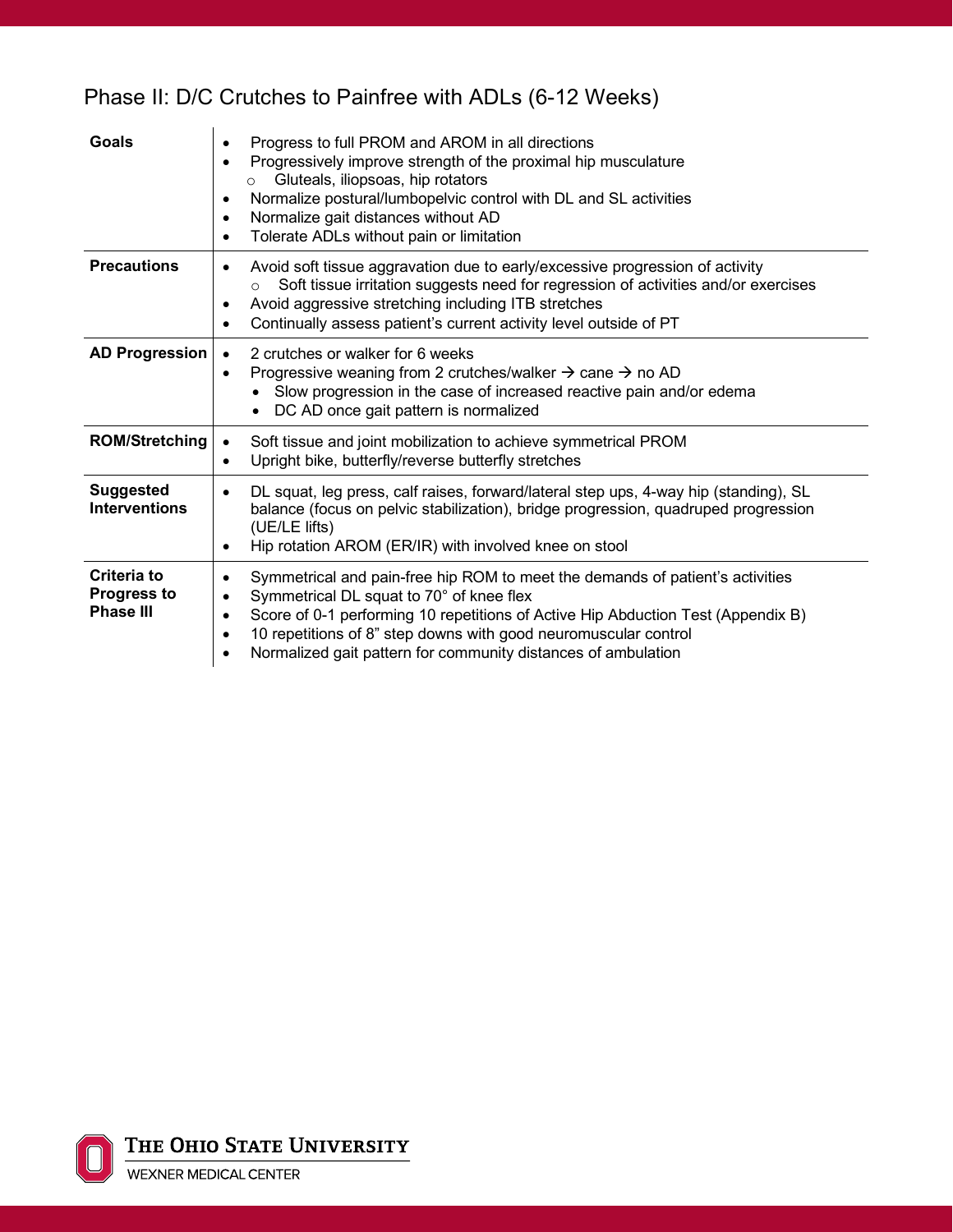| <b>Goals</b>                             | Gradually progress gluteus medius/minimus strength and core/proximal hip stability<br>$\bullet$<br>Normalize movement patterns with functional tasks<br>$\bullet$<br>Optimize neuromuscular control, balance, and proprioception<br>$\bullet$<br>Increase volume and intensity of non-impact aerobic activities<br>$\bullet$<br>Return to physically demanding job<br>$\bullet$                                                                                                                                                                                                                                                                                                                                                                                                                                                                                                                        |  |  |  |  |
|------------------------------------------|--------------------------------------------------------------------------------------------------------------------------------------------------------------------------------------------------------------------------------------------------------------------------------------------------------------------------------------------------------------------------------------------------------------------------------------------------------------------------------------------------------------------------------------------------------------------------------------------------------------------------------------------------------------------------------------------------------------------------------------------------------------------------------------------------------------------------------------------------------------------------------------------------------|--|--|--|--|
| <b>Precautions</b>                       | Avoid secondary muscle irritation (hip flexor and lateral hip)<br>$\bullet$<br>In the case of persistent reactive pain/irritation, modify ADL participation<br>$\bullet$                                                                                                                                                                                                                                                                                                                                                                                                                                                                                                                                                                                                                                                                                                                               |  |  |  |  |
| <b>Suggested</b><br><b>Interventions</b> | Gradually progress gluteus medius/minimus strength<br>$\bullet$<br>Progressive resisted hip abduction and IR/ER strength in OKC and CKC positions<br>$\circ$<br>Continue progressive LE/core strength and stability<br>$\bullet$<br>Begin to address multiplanar movements<br>$\circ$<br><b>Balance/Proprioception</b><br>$\bullet$<br>Rocker board, BOSU ball, SLS on foam pad<br>$\circ$                                                                                                                                                                                                                                                                                                                                                                                                                                                                                                             |  |  |  |  |
| Cardiovascular<br><b>Exercise</b>        | Upright Bike/Elliptical/Stairmaster/Swimming Progression<br>$\bullet$<br>Gradually progress resistance and/or speed (cross ramp on elliptical) as tolerated<br>$\circ$                                                                                                                                                                                                                                                                                                                                                                                                                                                                                                                                                                                                                                                                                                                                 |  |  |  |  |
| <b>Plyometrics</b>                       | Criteria to initiate plyometric program<br>$\bullet$<br>Full, functional, pain-free ROM<br>$\circ$<br>> 80% quadriceps, hamstring (isokinetic testing if available), and hip (using hand-<br>$\circ$<br>held dynamometer) strength compared to uninvolved leg<br>Squat 150% BW (barbell squat or DL leg press)<br>O<br>10 forward and lateral step downs from 8" step with proper alignment (Appendix C)<br>$\circ$<br>Progressive weight bearing, $DL \rightarrow SL$ demands<br>Shuttle plyometrics ( $DL \rightarrow SL$ )<br>$\circ$<br>Forward hop and hold (uninvolved $\rightarrow$ involved)<br>$\circ$<br>DL mini hops/place jumps<br>$\circ$<br>Proper take off/landing mechanics emphasized $\rightarrow$ NO knee valgus, good pelvic stability,<br>soft/quiet landing with equal distribution of force<br>Agility ladder can be initiated if appropriate form and tolerance to plyometrics |  |  |  |  |

# Phase III: Painfree ADLs to Return to PLOF (12+ Weeks)

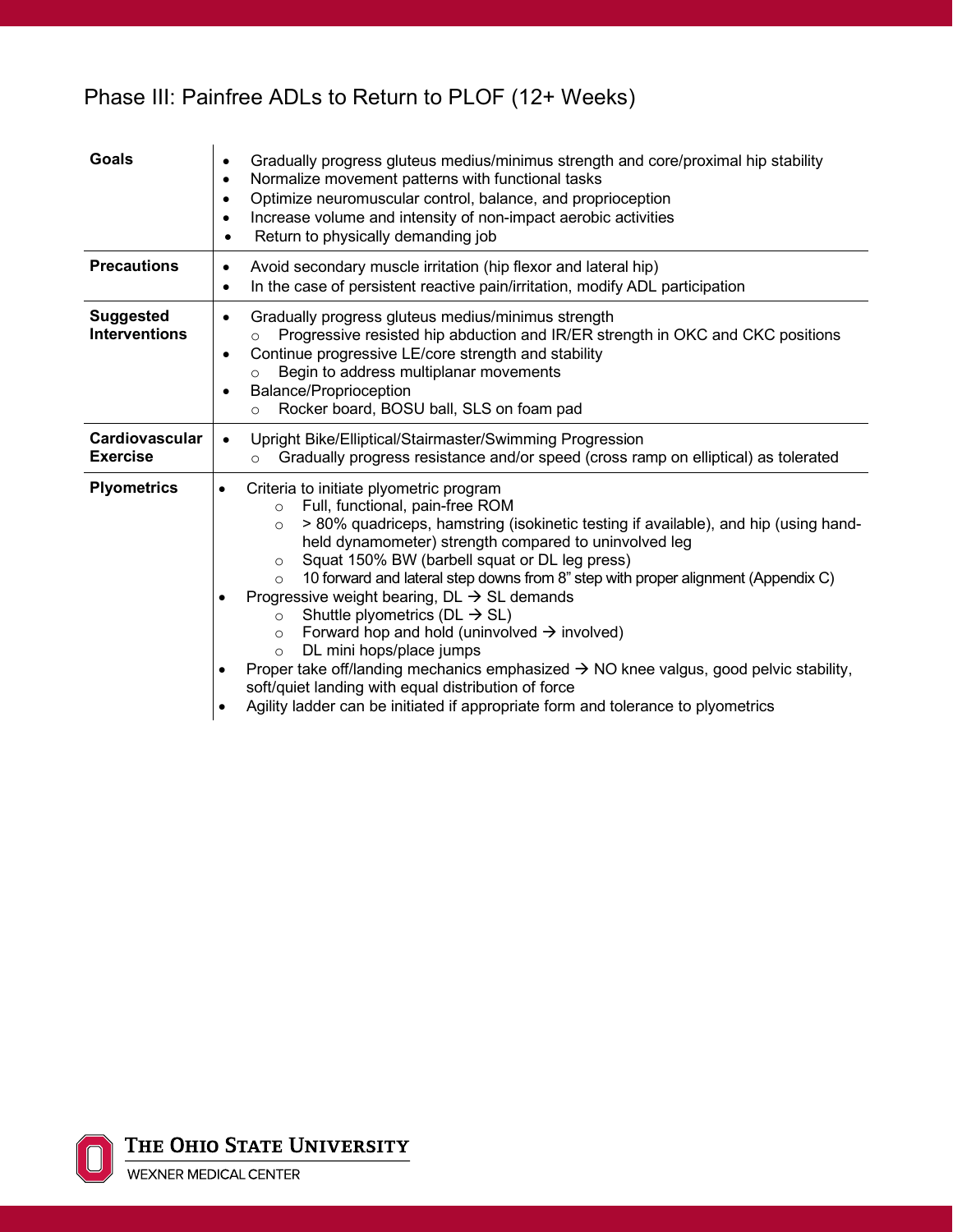# Phase IV: Return to Sport/Full Activity or until goals are achieved (16+ weeks)

| <b>Goals</b>                                                                   | Initiate return to run program if patient desires to return to impact activities (Appendix D)<br>$\bullet$<br>Progressively return to sport or prior/desired level of function (6-8+ months for full return)<br>$\bullet$                                                                                                                                                                                                                                                                                                                                                                                                                                                                                              |
|--------------------------------------------------------------------------------|------------------------------------------------------------------------------------------------------------------------------------------------------------------------------------------------------------------------------------------------------------------------------------------------------------------------------------------------------------------------------------------------------------------------------------------------------------------------------------------------------------------------------------------------------------------------------------------------------------------------------------------------------------------------------------------------------------------------|
| <b>Precautions</b>                                                             | Continue to emphasize proper landing mechanics (DL and SL)<br>$\bullet$<br>Avoid progression of plyometric exercises if increased pain<br>$\bullet$<br>If yes, re-assess and address any underlying strength or neuromuscular impairments<br>$\circ$                                                                                                                                                                                                                                                                                                                                                                                                                                                                   |
| <b>ROM/Stretching</b>                                                          | Continue ROM interventions and stretches from previous phases<br>$\bullet$<br>Include multiplanar lumbar and hip ROM/flexibility<br>Emphasis on dynamic warm-up and stretching (i.e. walking lunges, hurdle steps, etc.)<br>$\bullet$<br>Monitor sport-specific stretching with gradual return to end range stretching<br>$\bullet$                                                                                                                                                                                                                                                                                                                                                                                    |
| <b>Suggested</b><br><b>Interventions</b>                                       | Hip and core strengthening with focus on dynamic pelvic stability<br>$\bullet$<br>Maintain DL strength but emphasize SL strengthening (involved and uninvolved)<br>$\circ$<br>Progress multiplanar movements (static to dynamic activities)<br>$\bullet$                                                                                                                                                                                                                                                                                                                                                                                                                                                               |
| <b>Neuromuscular</b><br><b>Control and</b><br><b>Functional</b><br>Performance | Progress agility and plyometrics by adding in higher level activities (i.e.<br>$\bullet$<br>forward/backwards hopping, side shuffles, carioca, cutting, box drills, T drills, tuck jumps,<br>DL/ SL jump turns)<br>Incorporate unstable surfaces with plyometrics<br>$\circ$<br>Continue to advance dynamic stability tasks (both endurance and multidirectional<br>$\bullet$<br>stability)<br>Sport specific drills in clinic (moderate speed $\rightarrow$ maximum speed)<br>٠<br>Prior to initiating speed training, patient must first complete entire return to run program<br>٠<br>Ensure tolerance with DL and SL plyometrics prior to initiating power-focused or resisted,<br>$\bullet$<br>explosive training |
| <b>Return to</b><br>Sport/Discharge                                            | Physician clearance at last check-up<br>٠<br>Strength:<br>> 90% compared to uninvolved hip (using hand-held dynamometer)<br>$\circ$<br>> 90% BW with SL leg press<br>$\circ$<br><b>Functional Performance:</b><br>$\bullet$<br>> 90% limb symmetry with SL hop for distance, SL triple crossover hop, and SL<br>6-meter timed hop (with demonstration of proper LE landing mechanics)<br>Ability to complete sport-specific drills with correct mechanics (at maximum speed)                                                                                                                                                                                                                                           |

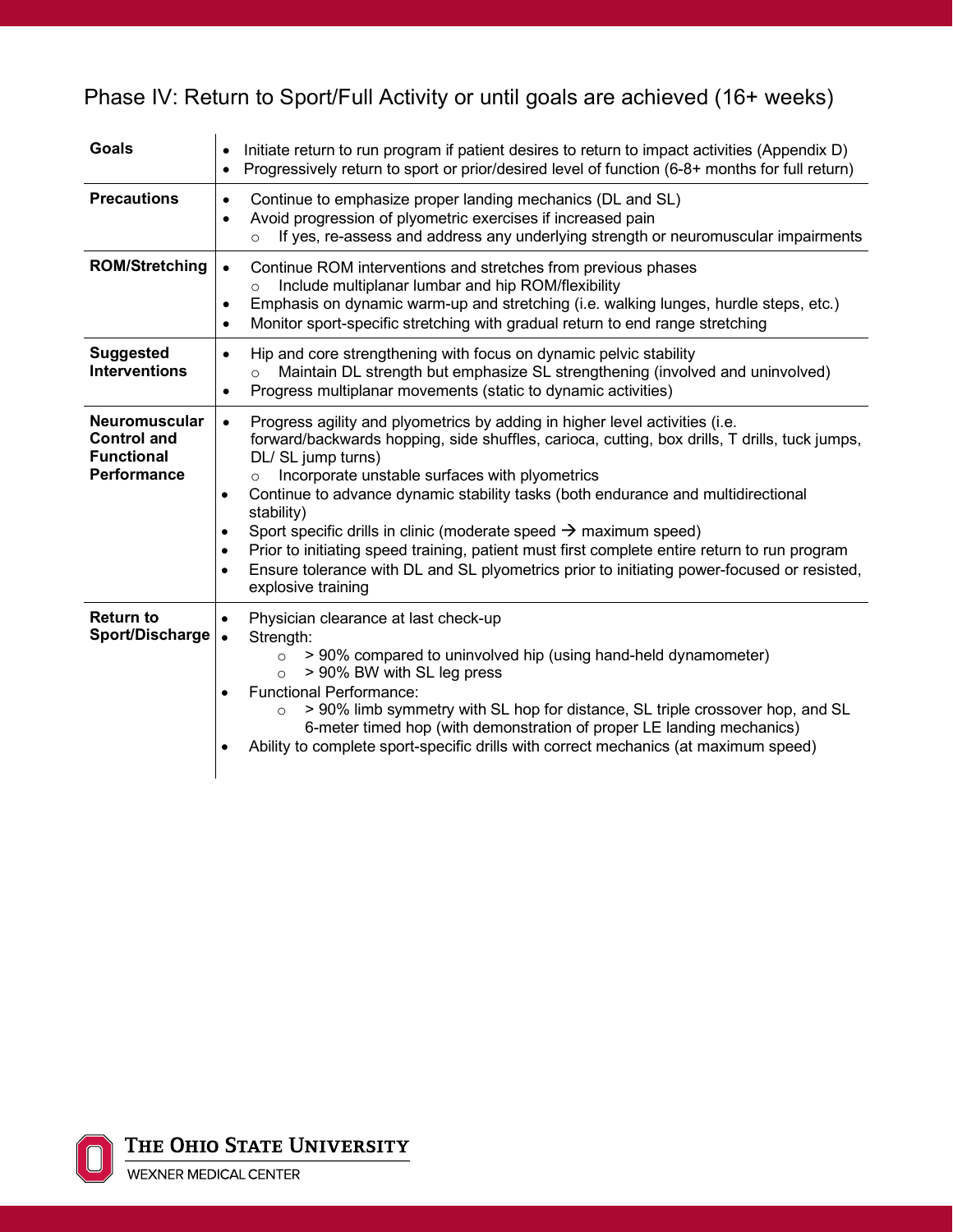### Appendix A: Lateral Hip Pain Modifications (Posture and Movement)

THE OHIO STATE UNIVERSITY ARRESTED FOR A CONTRACTOR

#### **Lateral Hip Pain: Activity Modifications** (Posture)

The structures at the side of your hip experience increased pressure when your hips are flexed more than 90° and when you cross your leg past the midline of your body. This pressure can cause pain and irritation to occur.

Irritation or pain at the side of your hip can delay tissue healing, and the pain cycle will continue. Modifying your activities is necessary to allow for healing to occur. It is important you follow these changes throughout your daily routine to reduce pressure and alleviate pain.

| <b>Activities to Avoid</b>                                                       |                                                                               |                               |
|----------------------------------------------------------------------------------|-------------------------------------------------------------------------------|-------------------------------|
| Avoid crossing legs<br>while sitting                                             |                                                                               | W<br>in<br>m<br>ь<br>kz<br>tc |
| Avoid sitting in "figure<br>4" position                                          |                                                                               | R.<br>hi<br>g)                |
| Avoid "hanging" on<br>either hip while<br>standing                               |                                                                               | W<br>m<br>pi<br>kr<br>W<br>ы  |
| Avoid flexibility and<br>stretching exercises<br>targeting IT<br>Band/piriformis |                                                                               | ü                             |
| Avoid sleeping on<br>painful hip                                                 | If you must sleep on<br>painful hip, use an<br>egg crate to soften<br>surface |                               |





THE OHIO STATE UNIVERSITY

WEXNER MEDICAL CENTER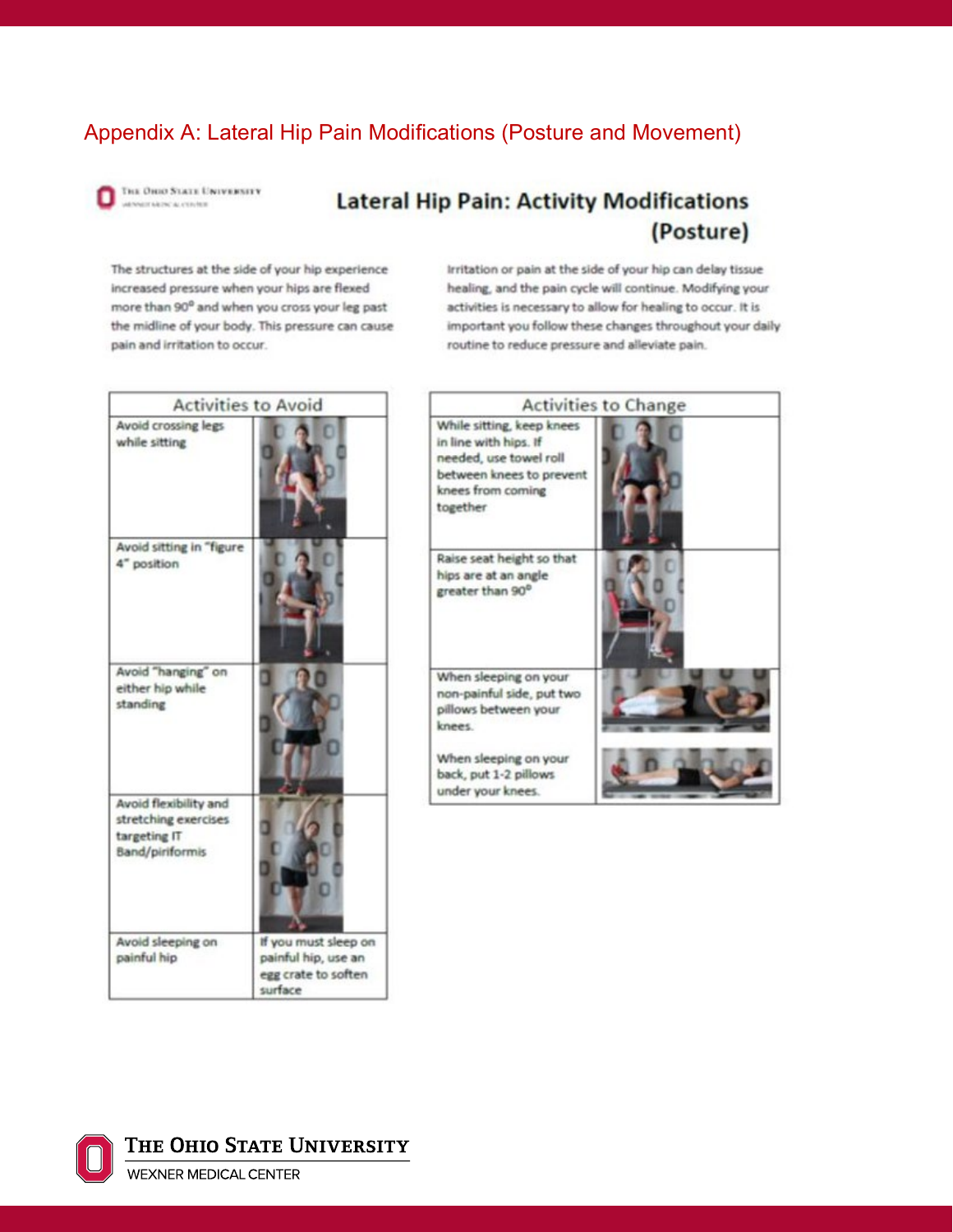

# **Lateral Hip Pain: Activity Modifications** (Movement)

The structures at the side of your hip experience increased pressure when your hips are flexed more than 90° and when you cross your leg past the midline of your body. This pressure can cause pain and irritation to occur.

Irritation or pain at the side of your hip can delay tissue healing, and the pain cycle will continue. Modifying your activities is necessary to allow for healing to occur. It is important you follow these changes throughout your daily routine to reduce pressure and alleviate pain.

|                                                                                                                                                                                                                                                   |                          | <b>Activities to Change</b> |                                       |
|---------------------------------------------------------------------------------------------------------------------------------------------------------------------------------------------------------------------------------------------------|--------------------------|-----------------------------|---------------------------------------|
| <b>Sitting to/from Standing</b><br>When standing up from a<br>chair or sitting down, keep<br>your knees in line with<br>your toes; do not let your<br>knees bend inward<br>towards each other.                                                    | Incorrect: knees fall in |                             | Correct: knees in line with toes      |
| Walking<br>When walking keep your<br>trunk upright and hips<br>level, Pain or weakness<br>may make this difficult. If<br>that is the case use an<br>assistive device to help<br>you.                                                              | Incorrect: hip drop      | Incorrect: trunk lean       | Correct: hips level,<br>trunk upright |
| <b>Going Up/Down Stairs</b><br>When going up/down the<br>stairs keep your knee in<br>line with your toe. Use the<br>railing on the opposite<br>side of your painful hip.<br>(ie. if your right hip is<br>painful, try to use the left<br>railing) | Incorrect: knee falls in |                             | Correct: knee in line with toe        |



THE OHIO STATE UNIVERSITY

**WEXNER MEDICAL CENTER**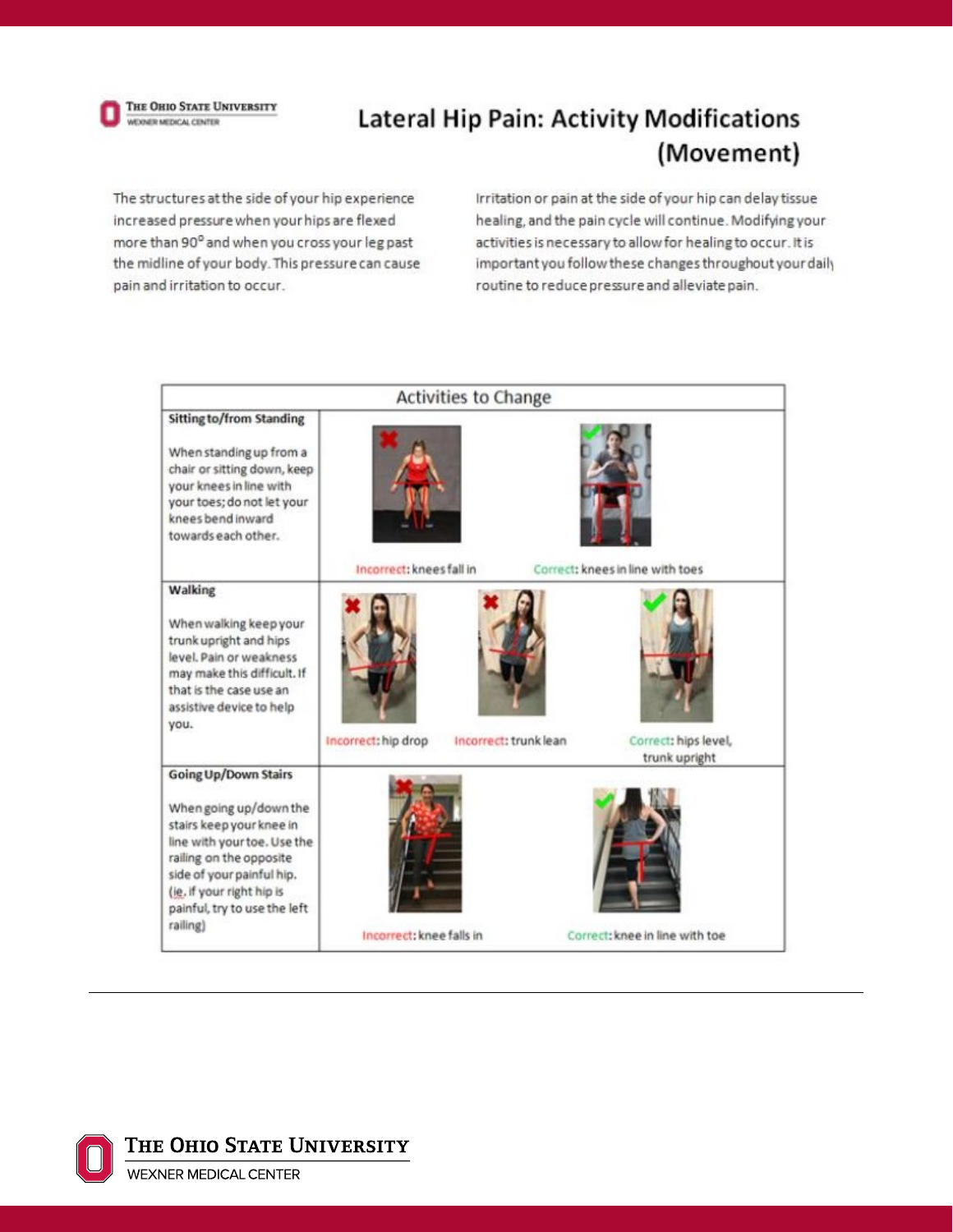# Appendix B: Active Hip Abduction Test

|              | <b>Score</b>                                                | <b>Cues for Examiner</b>                                                                                                                                                                                           |
|--------------|-------------------------------------------------------------|--------------------------------------------------------------------------------------------------------------------------------------------------------------------------------------------------------------------|
| 0            | Able to maintain position of<br>pelvis in the frontal plane | Smoothly and easily performs movement; lower extremities, pelvis, trunk<br>and shoulders remain aligned in frontal plane.                                                                                          |
|              | Minimal loss of pelvis position<br>in the frontal plane     | Slight wobble at initiation or throughout any movement; may show<br>noticeable effort or "ratcheting" of moving limb                                                                                               |
| $\mathbf{2}$ | Moderate loss of pelvis<br>position in the frontal plane    | Has at least 2 of the following: noticeable wobble through movement;<br>tipping of pelvis, trunk or shoulder rotation; increased hip flexion and/or<br>rotation of the moving limb; rapid or uncontrolled movement |
| 3            | Severe loss of pelvis position<br>in the frontal plane      | Has more than 3 of the above characteristics and/or unable to regain<br>control of movement once lost or may lose balance (has to place hand<br>on table)                                                          |



(A) Demonstration of the active hip abduction test from the starting position

(B) Demonstration of good control of the pelvis in the frontal plane; this would receive a score of 0. The alignment of lower extremities, pelvis and trunk has not changed from the start position, and upper extremity remains relaxed on the abdomen.

(C) Demonstration of poor control of the pelvis in the frontal plane; this would receive a score of 3. The upper extremity is placed on the table to prevent loss of balance, the pelvis has rotated forward and the top hip has flexed and internally rotated.

*Davis, AM, Bridge P, Miller J, Nelson-Wong, E. Interrater and intrarater reliability of the active hip abduction test. J Orthop Sports Phys Ther. 2011;41(12):953-960.*

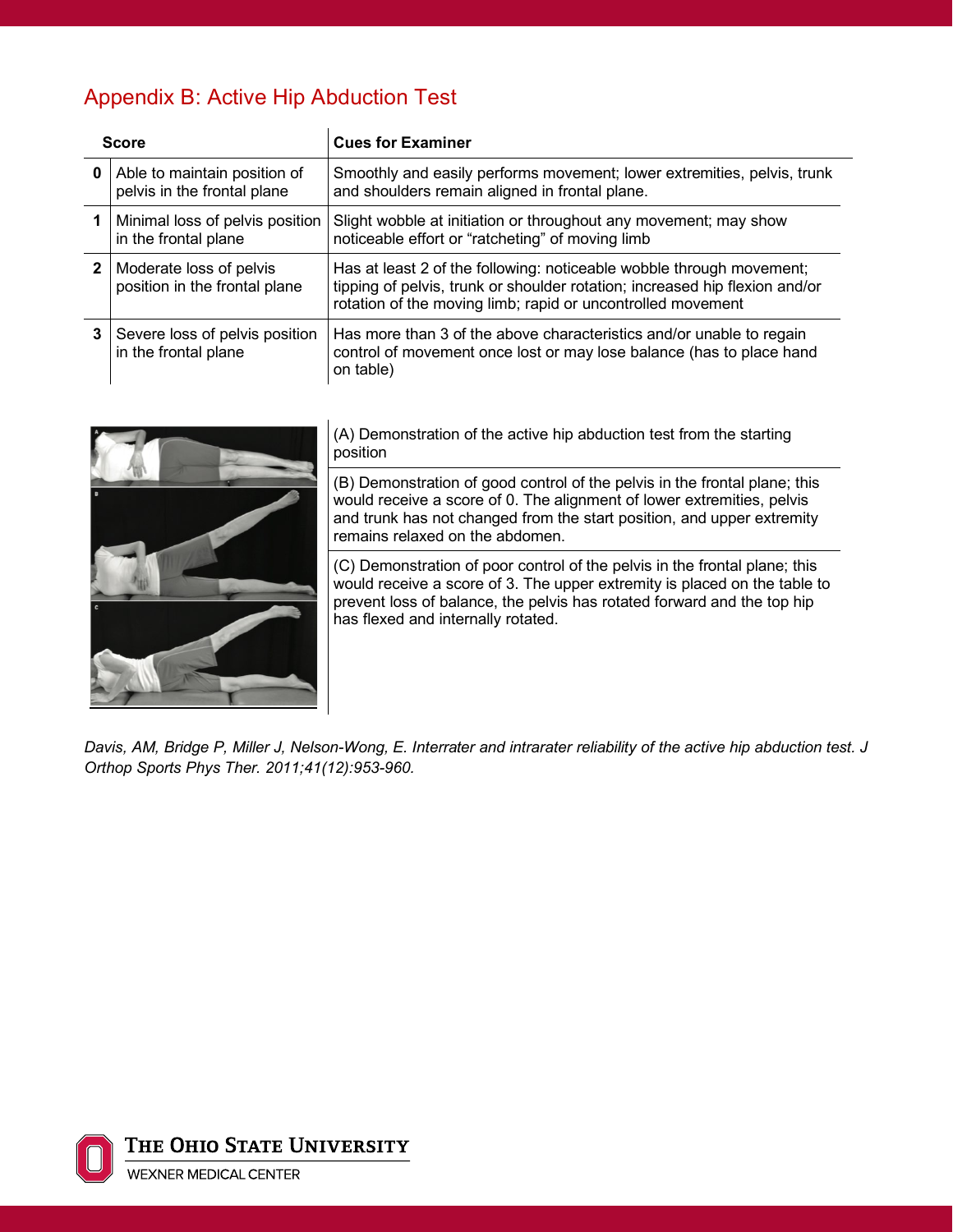# Appendix C: Forward Step Down Test

| <b>Definition of errors</b>                                                                                                                                                                                                                                                                                                                                                               | <b>Interpretation of errors</b> |                             |
|-------------------------------------------------------------------------------------------------------------------------------------------------------------------------------------------------------------------------------------------------------------------------------------------------------------------------------------------------------------------------------------------|---------------------------------|-----------------------------|
| Arm strategy: subject uses an arm strategy in an attempt to recover<br>balance (1 point)<br><b>Trunk movement:</b> trunk leans right or left (1 point)<br>Pelvic plane: pelvis rotates or elevates on one side compared to<br>the other (1 point)<br>Knee position: knee deviates medially and the tibial tuberosity<br>crosses an imaginary vertical line over $2nd$ toe (1 point); knee | 0-1 errors                      | Good quality<br>mechanics   |
| deviates medially and the tibial tuberosity crosses an imaginary<br>vertical line over medial boarder of the foot (2 points)<br><b>Balance:</b> subject steps down on the uninvolved side or the subject's<br>tested leg becomes unsteady (1 point)                                                                                                                                       | 2-3 errors                      | Medium quality<br>mechanics |
|                                                                                                                                                                                                                                                                                                                                                                                           | $4+$ errors                     | Poor quality<br>mechanics   |

Park K, Cynn H, Choung S. Musculoskeletal predictors of movement quality for the forward step-down test in asymptomatic women. *J Orthop Sports Phys Ther.* 2013;43(7):504-510.

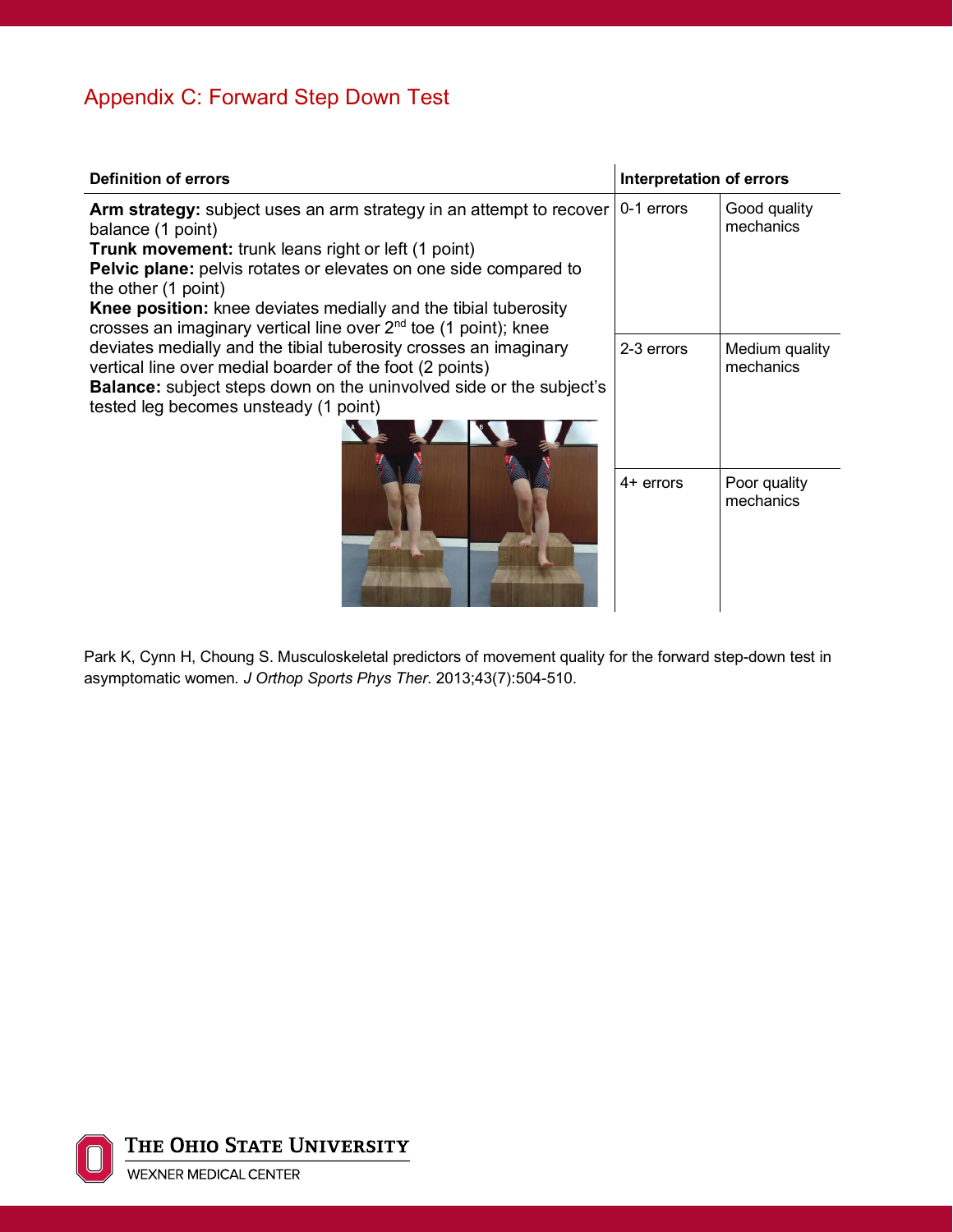# Appendix D: Return to Running

Walk/jog progression can be initiated towards end of phase if patient demonstrates:

- Full, functional, pain-free ROM
- > 80% quadriceps, hamstring (isokinetic testing if available), and hip (using hand-held dynamometer) strength compared to uninvolved leg
- Squat 150% BW (barbell squat or DL leg press)
- 10 forward and lateral step downs from 8" step with proper alignment
- Hop and hold with proper mechanics (uninvolved  $\rightarrow$  involved x10 repetitions)
- Ability to tolerate 200-250 plyometric foot contacts without reactive pain/effusion
- No gross visual asymmetry and rhythmic strike pattern with treadmill or over ground running

| <b>Basic Walk to</b><br><b>Run Program</b> | Warm-up   | <b>Run:Walk</b>                | <b>Repititions</b> | Cool down | <b>Total</b>     | <b>Days</b>    |
|--------------------------------------------|-----------|--------------------------------|--------------------|-----------|------------------|----------------|
| Phase 1                                    | 5-10 min  | $1 min:1-3 min$                | $2 - 4$            | 5-10 min  | 20-30 min        |                |
| Phase 2                                    | 5-10 min  | $2 min:1-3 min$                | $2 - 4$            | 5-10 min  | 20-30 min        | $\overline{2}$ |
| Phase 3                                    | 5-10 min  | $3 min:1-2 min$                | $2 - 4$            | 5-10 min  | 20-30 min        | $\overline{2}$ |
| Phase 4                                    | $5-8$ min | $4 \text{ min:} 1 \text{ min}$ | $2 - 4$            | $5-8$ min | 25-30 min        | $\mathcal{L}$  |
| <b>Phase 5</b>                             | $5-8$ min | 5 min:1 min                    | $2 - 4$            | $5-8$ min | $25 - 35$<br>min |                |

#### **General Guidelines**

- Allow at least one day of rest between runs
- Gradual increase in distance is priority before increased pace
- It is common for runners to experience increased pain and/or reactive edema at least x1 during this return to run progression. When pain occurs, runner must stop running immediately and rest at least 1 day before restarting program. With restart, perform last walk/jog ratio cycle completed pain-free x2 before attempting the previously painful ratio cycle.